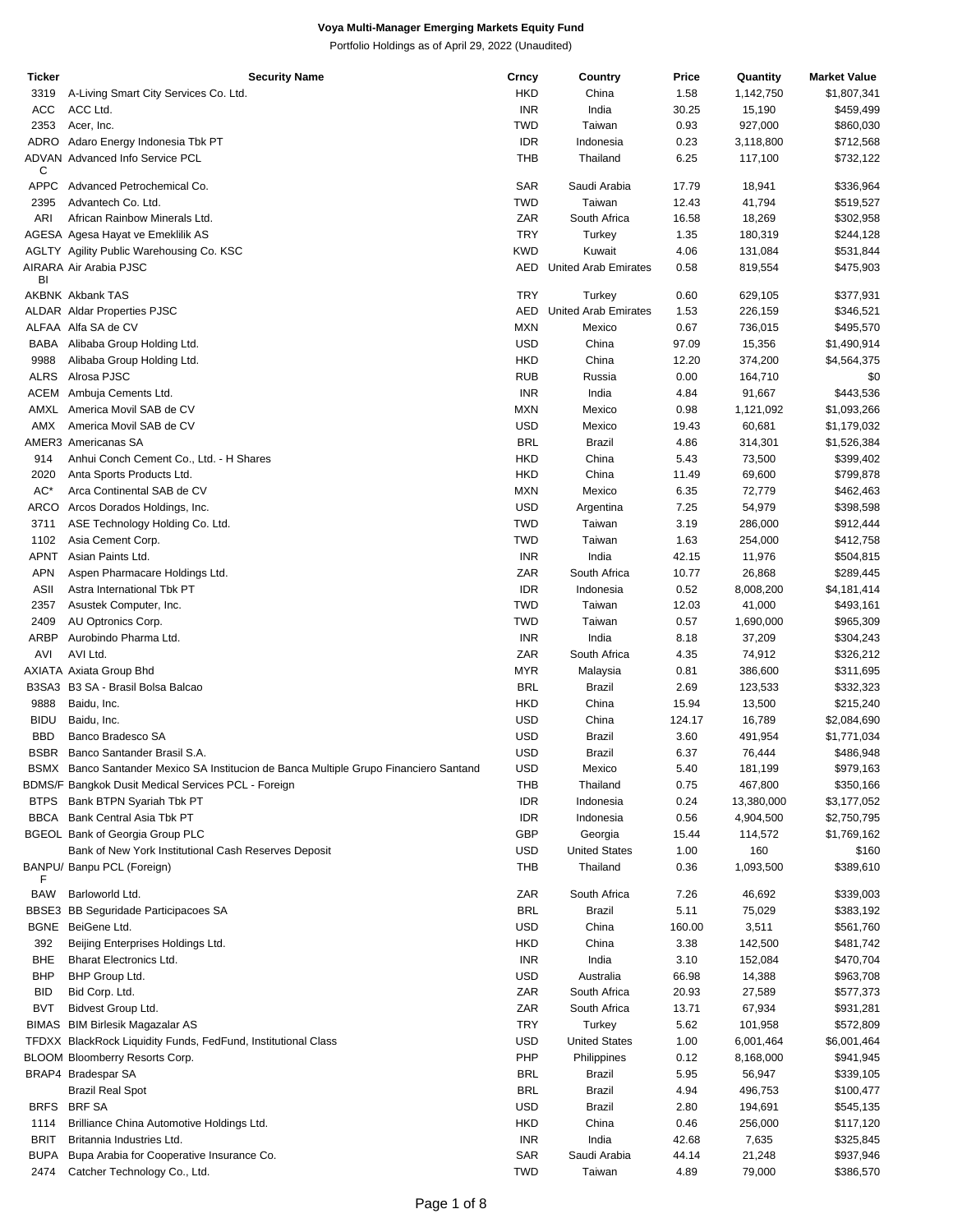| <b>Ticker</b> | <b>Security Name</b>                                  | Crncy      | Country              | Price  | Quantity          | <b>Market Value</b> |
|---------------|-------------------------------------------------------|------------|----------------------|--------|-------------------|---------------------|
| 2882          | Cathay Financial Holding Co., Ltd.                    | <b>TWD</b> | Taiwan               | 2.10   | 145,000           | \$304,872           |
| <b>CPO</b>    | CEMEX Cemex SA de CV - Unit                           | <b>MXN</b> | Mexico               | 0.44   | 678,146           | \$299,419           |
| СX            | Cemex SAB de CV                                       | USD        | Mexico               | 4.40   | 121,327           | \$533,839           |
| SUD           | <b>CENCO Cencosud SA</b>                              | <b>CLP</b> | Chile                | 1.60   | 180,271           | \$288,557           |
|               | CEZK CEZ AS                                           | CZK        | Czech Republic       | 42.87  | 20,479            | \$877,845           |
| 1816          | CGN Power Co. Ltd. - H Shares                         | <b>HKD</b> | China                | 0.28   | 3,723,000         | \$1,046,177         |
| 5871          | Chailease Holding Co. Ltd.                            | <b>TWD</b> | Taiwan               | 7.95   | 59,278            | \$471,071           |
| 2385          | Chicony Electronics Co. Ltd.                          | <b>TWD</b> | Taiwan               | 2.78   | 187,000           | \$520,163           |
|               | CHILEAN PESO                                          | <b>CLP</b> | Chile                | 852.76 | 11,016,620        | \$12,919            |
| 1898          | China Coal Energy Co. - H Shares                      | <b>HKD</b> | China                | 0.84   | 488,000           | \$410,831           |
| 552           | China Communications Services Corp., Ltd. - H Shares  | <b>HKD</b> | China                | 0.46   | 888,000           | \$404,431           |
| 587           | China Conch Environment Protection Holdings Ltd.      | <b>HKD</b> | China                | 0.86   | 273,500           | \$234,219           |
| 586           | China Conch Venture Holdings Ltd.                     | <b>HKD</b> | China                | 2.60   | 273,500           | \$710,217           |
| 2883          | China Development Financial Holding Corp.             | <b>TWD</b> | Taiwan               | 0.60   | 609,000           | \$367,253           |
| 839           | China Education Group Holdings Ltd.                   | <b>HKD</b> | China                | 0.85   | 3,237,000         | \$2,758,693         |
| 6186          | China Feihe Ltd.                                      | <b>HKD</b> | China                | 0.95   | 504,000           | \$479,187           |
| 2628          | China Life Insurance Co., Ltd. - H Shares             | <b>HKD</b> | China                | 1.45   | 180,000           | \$261,571           |
| 916           | China Longyuan Power Group Corp. Ltd. - H Shares      | <b>HKD</b> | China                | 1.93   | 202,000           | \$389,620           |
| 144           | China Merchants Port Holdings Co. Ltd.                | <b>HKD</b> | China                | 1.75   | 155,690           | \$271,803           |
| 3323          | China National Building Material Co., Ltd. - H Shares | <b>HKD</b> | China                | 1.33   | 244,000           | \$324,718           |
| 688           | China Overseas Land & Investment Ltd.                 | <b>HKD</b> | China                | 3.09   | 256,000           | \$790,856           |
| 386           | China Petroleum & Chemical Corp. - H Shares           | <b>HKD</b> | China                | 0.49   | 1,389,650         | \$680,195           |
| 2380          | China Power International Development Ltd.            | <b>HKD</b> | China                | 0.48   | 808,000           | \$390,681           |
| 390           | China Railway Group Ltd. - H Shares                   | <b>HKD</b> | China                | 0.70   | 1,246,000         | \$872,652           |
| 1313          | China Resources Cement Holdings Ltd.                  | <b>HKD</b> | China                | 0.83   | 332,000           | \$275,473           |
| 1193          | China Resources Gas Group Ltd.                        | <b>HKD</b> | China                | 3.76   | 66,000            | \$247,988           |
| 1109          | China Resources Land Ltd.                             | <b>HKD</b> | China                | 4.47   |                   |                     |
| 836           |                                                       | <b>HKD</b> | China                | 1.88   | 58,000<br>288,000 | \$259,040           |
| 1088          | China Resources Power Holdings Co.                    | <b>HKD</b> | China                |        |                   | \$541,535           |
|               | China Shenhua Energy Co., Ltd. - H Shares             | <b>TWD</b> |                      | 3.19   | 215,500           | \$688,492           |
| 2002          | China Steel Corp.                                     |            | Taiwan               | 1.21   | 1,850,000         | \$2,241,033         |
|               | <b>CHINESE YUAN</b>                                   | <b>CNY</b> | China                | 6.59   | 9,554             | \$1,451             |
| <b>CIFC</b>   | Cholamandalam Investment and Finance Co. Ltd.         | <b>INR</b> | India                | 9.58   | 227,000           | \$2,173,999         |
| 2360          | Chroma ATE, Inc.                                      | <b>TWD</b> | Taiwan               | 5.56   | 171,500           | \$953,366           |
| 2412          | Chunghwa Telecom Co., Ltd.                            | <b>TWD</b> | Taiwan               | 4.43   | 140,000           | \$620,616           |
| <b>BVN</b>    | Cia de Minas Buenaventura SAA                         | <b>USD</b> | Peru                 | 9.44   | 85,591            | \$807,979           |
|               | CMIG4 Cia Energetica de Minas Gerais                  | <b>BRL</b> | Brazil               | 3.04   | 218,799           | \$666,051           |
|               | CPLE6 Cia Paranaense de Energia                       | <b>BRL</b> | Brazil               | 1.50   | 338,913           | \$509,334           |
| <b>CIMB</b>   | CIMB Group Holdings Bhd                               | <b>MYR</b> | Malaysia             | 1.19   | 217,500           | \$259,252           |
|               | CIPLA Cipla Ltd.                                      | <b>INR</b> | India                | 12.76  | 44,592            | \$569,132           |
| 267           | CITIC Ltd.                                            | <b>HKD</b> | China                | 1.03   | 366,000           | \$378,631           |
|               | CLSA3 Clear Sale SA                                   | BRL        | Brazil               | 1.05   | 429,700           | \$449,347           |
|               | CLHO Cleopatra Hospital                               | EGP        | Egypt                | 0.30   | 4,203,268         | \$1,247,181         |
| <b>CLS</b>    | Clicks Group Ltd.                                     | ZAR        | South Africa         | 19.68  | 36,051            | \$709,538           |
|               | COAL Coal India Ltd.                                  | <b>INR</b> | India                | 2.37   | 363,499           | \$861,960           |
| <b>KOF</b>    | Coca-Cola Femsa SA de CV                              | <b>USD</b> | Mexico               | 54.60  | 18,555            | \$1,013,103         |
|               | KOFUBL Coca-Cola Femsa SAB de CV - Unit               | <b>MXN</b> | Mexico               | 5.46   | 106,899           | \$583,409           |
| <b>COMI</b>   | Commercial International Bank Egypt SAE               | EGP        | Egypt                | 2.41   | 692,227           | \$1,671,338         |
| 2324          | Compal Electronics, Inc.                              | <b>TWD</b> | Taiwan               | 0.75   | 266,000           | \$199,601           |
| CRIN          | Coromandel International Ltd.                         | <b>INR</b> | India                | 11.65  | 26,633            | \$310,198           |
| 1919          | COSCO SHIPPING Holdings Co., Ltd - H Shares           | <b>HKD</b> | China                | 1.56   | 206,600           | \$321,421           |
|               | 021240 Coway Co. Ltd.                                 | <b>KRW</b> | South Korea          | 56.01  | 5,064             | \$283,635           |
|               | CRESY Cresud SACIF y A                                | <b>USD</b> | Argentina            | 7.85   | 35,390            | \$277,812           |
| 1093          | CSPC Pharmaceutical Group Ltd.                        | <b>HKD</b> | China                | 1.02   | 370,800           | \$379,086           |
| 2891          | CTBC Financial Holding Co. Ltd.                       | <b>TWD</b> | Taiwan               | 0.98   | 384,000           | \$377,710           |
|               | CURRENCY CONTRACT - CZK                               | CZK        | Czech Republic       | 23.33  | 4,266             | \$183               |
|               | <b>CURRENCY CONTRACT - EUR</b>                        | <b>EUR</b> | Eurozone             | 1.00   | 1,000             | \$1,055             |
|               | <b>CURRENCY CONTRACT - EUR</b>                        | <b>USD</b> | Eurozone             | 1.05   | (1,049)           | (\$1,049)           |
|               | <b>CURRENCY CONTRACT - HUF</b>                        | <b>HUF</b> | Hungary              | 1.00   | 80,000            | \$223               |
|               | CURRENCY CONTRACT - HUF                               | <b>USD</b> | Hungary              | 0.00   | (223)             | (\$223)             |
|               | CURRENCY CONTRACT - USD                               | <b>USD</b> | <b>United States</b> | 1.00   | 476,383           | \$476,383           |
|               | <b>CURRENCY CONTRACT - USD</b>                        | ZAR        | <b>United States</b> | 15.79  | (7,608,000)       | (\$481,748)         |
|               | HEPS D-MARKET Elektronik Hizmetler ve Ticaret AS      | <b>USD</b> | Turkey               | 1.60   | 4,300             | \$6,880             |
|               | <b>DHERD Delivery Hero SE</b>                         | <b>EUR</b> | Germany              | 35.15  | 41,900            | \$1,472,913         |
| 2308          | Delta Electronics, Inc.                               | <b>TWD</b> | Taiwan               | 8.35   | 60,000            | \$500,855           |
| <b>DSKY</b>   | Detsky Mir PJSC                                       | <b>RUB</b> | Russia               | 0.00   | 951,000           | \$0                 |
| <b>DIDI</b>   | DiDi Global, Inc.                                     | <b>USD</b> | China                | 1.88   | 23,000            | \$43,240            |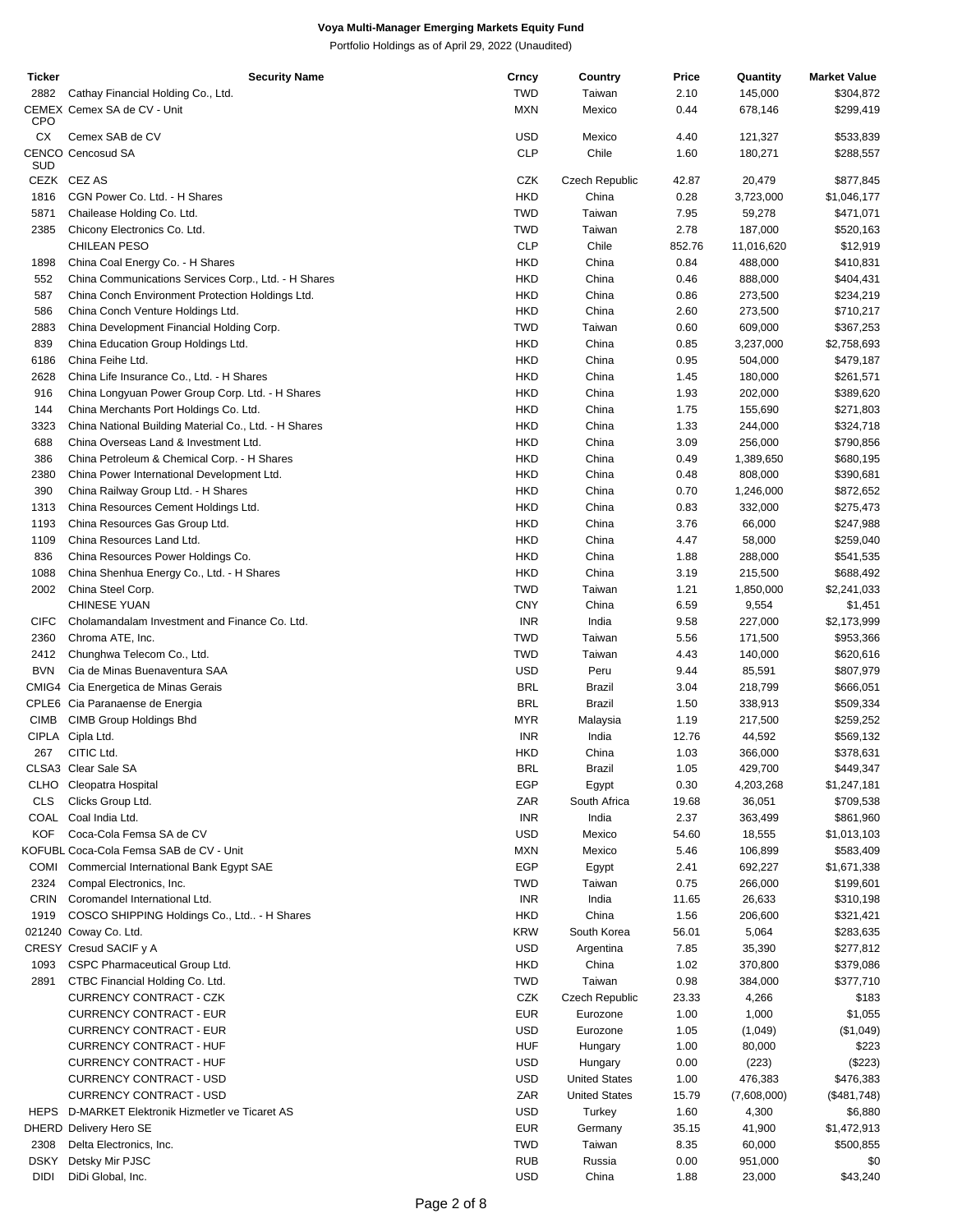| <b>Ticker</b> | <b>Security Name</b>                                      | Crncy      | Country                         | Price | Quantity  | <b>Market Value</b> |
|---------------|-----------------------------------------------------------|------------|---------------------------------|-------|-----------|---------------------|
| <b>DIGI</b>   | Digi.Com BHD                                              | <b>MYR</b> | Malaysia                        | 0.87  | 418,200   | \$365,666           |
| DIF/F         | Digital Telecommunications Infrastructure Fund            | THB        | Thailand                        | 0.41  | 1,015,800 | \$416,941           |
| <b>DGH</b>    | Distell Group Holdings Ltd.                               | ZAR        | South Africa                    | 10.96 | 23,652    | \$259,262           |
| DIVI          | Divis Laboratories Ltd.                                   | <b>INR</b> | India                           | 58.54 | 7,448     | \$435,991           |
|               | 336260 Doosan Fuel Cell Co. Ltd.                          | <b>KRW</b> | South Korea                     | 27.17 | 31,800    | \$863,994           |
| <b>DRRD</b>   | Dr Reddys Laboratories Ltd.                               | <b>INR</b> | India                           | 53.86 | 6,862     | \$369,567           |
|               | SULAIM Dr Sulaiman Al Habib Medical Services Group Co.    | SAR        | Saudi Arabia                    | 53.08 | 8,604     | \$456,677           |
| AN            |                                                           |            |                                 |       |           |                     |
| 8069          | E Ink Holdings, Inc.                                      | <b>TWD</b> | Taiwan                          | 5.72  | 78,000    | \$445,951           |
| 1476          | Eclat Textile Co. Ltd.                                    | <b>TWD</b> | Taiwan                          | 16.41 | 18,000    | \$295,353           |
|               | ENBR3 EDP - Energias do Brasil S.A.                       | <b>BRL</b> | <b>Brazil</b>                   | 4.30  | 82,730    | \$355,923           |
| EKHO          | Egypt Kuwait Holding Co SAE                               | <b>USD</b> | Egypt                           | 1.29  | 243,076   | \$312,603           |
|               | <b>EGYPTIAN POUND</b>                                     | <b>EGP</b> | Egypt                           | 18.49 | (13)      | $($ \$1)            |
|               | LIVEPO El Puerto de Liverpool SAB de CV                   | <b>MXN</b> | Mexico                          | 5.07  | 97,643    | \$494,663           |
| LC            |                                                           |            |                                 |       |           |                     |
|               | <b>EMAAR Emaar Development PJSC</b>                       |            | <b>AED</b> United Arab Emirates | 1.40  | 233,555   | \$326,777           |
| DEV           |                                                           |            |                                 |       |           |                     |
|               | <b>EMAAR Emaar Properties PJSC</b>                        |            | <b>AED</b> United Arab Emirates | 1.72  | 173,950   | \$300,038           |
| AT            | ETISAL Emirates Telecommunications Group Co. PJSC         |            | <b>AED</b> United Arab Emirates | 9.56  | 69,532    | \$665,057           |
|               | ENGI11 Energisa SA - Unit                                 | <b>BRL</b> | Brazil                          | 9.70  | 46,531    | \$451,385           |
| 2688          | ENN Energy Holdings Ltd.                                  | <b>HKD</b> | China                           | 13.40 | 30,800    | \$412,568           |
|               | EQTL3 Equatorial Energia SA                               | <b>BRL</b> | <b>Brazil</b>                   | 5.20  | 105,074   | \$545,991           |
|               | EREGL Eregli Demir ve Celik Fabrikalari TAS               | <b>TRY</b> | Turkey                          | 2.26  | 149,574   | \$338,067           |
| EEC           | Etihad Etisalat Co.                                       | <b>SAR</b> | Saudi Arabia                    | 11.53 | 39,356    | \$453,809           |
|               | <b>EURO</b>                                               | <b>EUR</b> | Eurozone                        | 0.95  |           |                     |
|               |                                                           | ZAR        | South Africa                    |       | (111)     | (\$117)             |
| EXX           | Exxaro Resources Ltd.                                     |            |                                 | 14.29 | 32,189    | \$459,987           |
| 1402          | Far Eastern New Century Corp.                             | <b>TWD</b> | Taiwan                          | 1.01  | 418,000   | \$423,732           |
| 4904          | Far EasTone Telecommunications Co., Ltd.                  | <b>TWD</b> | Taiwan                          | 2.81  | 105,000   | \$295,024           |
|               | FWRY Fawry for Banking & Payment Technology Services SAE  | <b>EGP</b> | Egypt                           | 0.25  | 523,372   | \$131,134           |
| 2             | FWRYR Fawry for Banking & Payment Technology Services SAE | <b>EGP</b> | Egypt                           | 0.21  | 490,476   | \$101,862           |
| 6088          | FIT Hon Teng Ltd.                                         | <b>HKD</b> | Taiwan                          | 0.13  | 1,097,000 | \$139,647           |
| <b>FIXP</b>   | Fix Price Group Ltd.                                      | <b>USD</b> | Russia                          | 0.00  | 342,800   | \$0                 |
|               | FLRY3 Fleury SA                                           | <b>BRL</b> | <b>Brazil</b>                   | 2.93  | 235,000   | \$687,800           |
| <b>FMX</b>    | Fomento Economico Mexicano SAB de CV                      | <b>USD</b> | Mexico                          | 74.74 | 17,653    | \$1,319,385         |
|               | FEMSA Fomento Economico Mexicano SAB de CV - Unit         |            |                                 |       |           |                     |
| UBD           |                                                           | <b>MXN</b> | Mexico                          | 7.48  | 89,951    | \$672,787           |
| 1326          | Formosa Chemicals & Fibre Co.                             | <b>TWD</b> | Taiwan                          | 2.69  | 153,000   | \$412,054           |
| 1301          | Formosa Plastics Corp.                                    | <b>TWD</b> | Taiwan                          | 3.56  | 141,000   | \$501,261           |
| 2354          | Foxconn Technology Co., Ltd.                              | <b>TWD</b> | Taiwan                          | 1.98  | 112,000   | \$221,928           |
| 1448          | Fu Shou Yuan International Group Ltd.                     | <b>HKD</b> | China                           | 0.69  | 1,467,000 | \$1,013,100         |
| 2881          | Fubon Financial Holding Co., Ltd.                         | <b>TWD</b> | Taiwan                          | 2.51  | 118,000   | \$296,288           |
| GAIL          | GAIL India Ltd.                                           | <b>INR</b> | India                           | 2.07  | 216,800   | \$448,196           |
|               | 002460 Ganfeng Lithium Co. Ltd. - A Shares                | <b>CNY</b> | China                           | 16.58 | 65,000    | \$1,078,003         |
| GAZP          | Gazprom PJSC                                              | <b>RUB</b> | Russia                          | 0.00  | 80,301    | \$0                 |
|               | OGZD Gazprom PJSC                                         | USD        | Russia                          | 0.00  | 478,420   | \$0                 |
| 9698          | GDS Holdings Ltd.                                         | <b>HKD</b> | China                           | 4.02  | 272,600   | \$1,094,954         |
|               |                                                           | GBP        | United Kingdom                  |       | 58,372    |                     |
|               | CGEOL Georgia Capital PLC                                 |            |                                 | 7.58  |           | \$442,569           |
|               | GGBR4 Gerdau SA                                           | <b>BRL</b> | Brazil                          | 5.71  | 157,011   | \$896,534           |
| GET           | Getnet Adquirencia e Servicos para Meios de Pagamento SA  | USD        | <b>Brazil</b>                   | 1.38  | 11,357    | \$15,673            |
| 9921          | Giant Manufacturing Co., Ltd.                             | <b>TWD</b> | Taiwan                          | 8.36  | 28,000    | \$234,094           |
| GLO           | Globe Telecom, Inc.                                       | PHP        | Philippines                     | 43.48 | 5,145     | \$223,680           |
|               | 002241 GoerTek, Inc. - A Shares                           | <b>CNY</b> | China                           | 5.26  | 188,000   | \$989,181           |
|               | <b>GRASIM Grasim Industries Ltd.</b>                      | <b>INR</b> | India                           | 21.97 | 22,959    | \$504,494           |
|               | GRUMA Gruma SAB de CV                                     | <b>MXN</b> | Mexico                          | 11.91 | 29,038    | \$345,841           |
| в             |                                                           |            |                                 |       |           |                     |
|               | OMAB Grupo Aeroportuario del C                            | <b>MXN</b> | Mexico                          | 6.97  | 41,426    | \$288,712           |
|               | GAPB Grupo Aeroportuario del Pacifico SA de CV            | <b>MXN</b> | Mexico                          | 15.41 | 44,032    | \$678,352           |
|               | ASURB Grupo Aeroportuario del Sureste SA de CV            | <b>MXN</b> | Mexico                          | 21.81 | 25,086    | \$547,045           |
|               | BIMBOA Grupo Bimbo SAB de CV                              | <b>MXN</b> | Mexico                          | 3.08  | 296,817   | \$913,876           |
| UIB           | CHDRA Grupo Comercial Chedraui, S.A. de C.V.              | <b>MXN</b> | Mexico                          | 2.52  | 152,132   | \$383,340           |
|               | <b>GFNOR Grupo Financiero Banorte</b>                     | <b>MXN</b> | Mexico                          | 6.59  | 190,822   | \$1,257,715         |
| TEO           |                                                           |            |                                 |       |           |                     |
|               | GFINBU Grupo Financiero Inbursa SA                        | <b>MXN</b> | Mexico                          | 1.70  | 144,025   | \$244,694           |
| RO            |                                                           |            |                                 |       |           |                     |
|               | GMEXIC Grupo Mexico SA de CV Series B                     | <b>MXN</b> | Mexico                          | 4.68  | 97,309    | \$455,824           |
| OВ            |                                                           |            |                                 |       |           |                     |
| PO            | TLEVIC Grupo Televisa S.A. - Unit                         | <b>MXN</b> | Mexico                          | 1.86  | 152,702   | \$283,531           |
|               |                                                           |            |                                 |       |           |                     |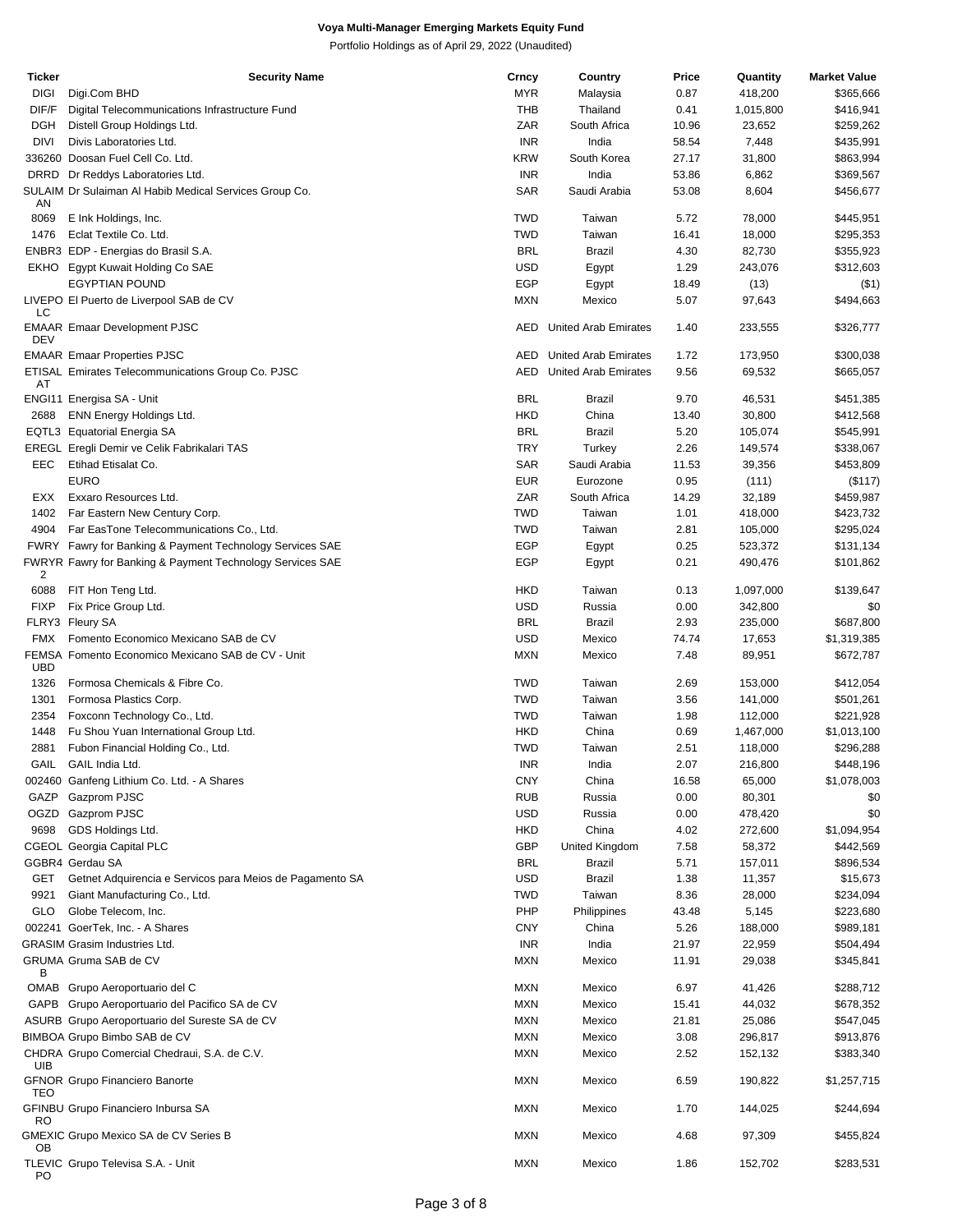| Ticker      | Security Name                                      | Crncy      | Country              | Price  | Quantity   | <b>Market Value</b> |
|-------------|----------------------------------------------------|------------|----------------------|--------|------------|---------------------|
| TV          | Grupo Televisa SAB                                 | <b>USD</b> | Mexico               | 9.23   | 185,524    | \$1,712,387         |
|             | 078930 GS Holdings Corp.                           | <b>KRW</b> | South Korea          | 34.54  | 7,992      | \$276,073           |
|             |                                                    |            |                      |        |            |                     |
| 2238        | Guangzhou Automobile Group Co. Ltd. - H Shares     | <b>HKD</b> | China                | 0.85   | 278,000    | \$235,715           |
|             | 086790 Hana Financial Group, Inc.                  | <b>KRW</b> | South Korea          | 37.13  | 9,430      | \$350,105           |
|             | HCLT HCL Technologies Ltd.                         | <b>INR</b> | India                | 14.01  | 165,743    | \$2,321,486         |
| <b>HDB</b>  | HDFC Bank Ltd.                                     | <b>USD</b> | India                | 55.21  | 39,700     | \$2,191,837         |
|             | HDFCB HDFC Bank Ltd.                               | <b>INR</b> | India                | 17.93  | 351,974    | \$6,310,132         |
|             |                                                    |            |                      |        |            |                     |
|             | HTWSL Helios Towers PLC                            | <b>GBP</b> | United Kingdom       | 1.41   | 1,074,000  | \$1,513,912         |
| HTO         | Hellenic Telecommunications Organization SA        | <b>EUR</b> | Greece               | 19.24  | 46,939     | \$903,017           |
| 1044        | Hengan International Group Co., Ltd.               | <b>HKD</b> | China                | 4.73   | 152,500    | \$720,689           |
|             | HMCL Hero Motocorp Ltd.                            | INR        | India                | 32.48  | 10,973     | \$356,452           |
|             | HNDL Hindalco Industries Ltd.                      | <b>INR</b> | India                | 6.23   | 81,550     | \$507,709           |
|             |                                                    |            |                      |        |            |                     |
| HPCL        | Hindustan Petroleum Corp. Ltd.                     | <b>INR</b> | India                | 3.51   | 74,713     | \$262,587           |
| 2317        | HON HAI Precision Industry Co., Ltd.               | <b>TWD</b> | Taiwan               | 3.43   | 239,000    | \$818,833           |
|             | HONG KONG DOLLAR                                   | <b>HKD</b> | Hong Kong            | 7.85   | 104,199    | \$13,279            |
| 1071        | Huadian Power International Co. - H Shares         | <b>HKD</b> | China                | 0.35   | 788,000    | \$273,471           |
| 902         | Huaneng Power International, Inc. - H Shares       | <b>HKD</b> | China                | 0.50   | 584,000    | \$293,369           |
|             |                                                    |            |                      |        |            |                     |
|             | HUMAN Humansoft Holding Co. KSC                    | <b>KWD</b> | Kuwait               | 10.97  | 110,186    | \$1,208,674         |
| <b>SFT</b>  |                                                    |            |                      |        |            |                     |
|             | <b>HUNGARIAN FORINT</b>                            | HUF        | Hungary              | 358.49 | (79, 619)  | (\$222)             |
|             | 000720 Hyundai Engineering & Construction Co. Ltd. | <b>KRW</b> | South Korea          | 34.79  | 9,720      | \$338,138           |
|             | 012330 Hyundai Mobis Co. Ltd.                      | <b>KRW</b> | South Korea          | 162.69 | 1,931      | \$314,149           |
|             | IOCL Indian Oil Corp. Ltd.                         | <b>INR</b> | India                | 1.63   | 227,073    | \$370,440           |
|             | <b>INDIAN RUPEE</b>                                | <b>INR</b> | India                | 76.44  | 81,632,489 | \$1,067,894         |
|             |                                                    |            |                      |        |            |                     |
| IVL/F       | Indorama Ventures PCL - Foreign                    | <b>THB</b> | Thailand             | 1.31   | 218,900    | \$286,655           |
| <b>IQCD</b> | <b>Industries Qatar QSC</b>                        | QAR        | Qatar                | 5.16   | 137,282    | \$707,988           |
| <b>INFO</b> | Infosys Ltd.                                       | <b>INR</b> | India                | 20.27  | 153,696    | \$3,114,987         |
|             | IFCM3 Infracommerce CXAAS SA                       | <b>BRL</b> | <b>Brazil</b>        | 1.44   | 238,700    | \$344,245           |
|             | 900948 Inner Mongolia Yitai Coal Co. - A Shares    | <b>USD</b> | China                | 1.34   | 288,500    | \$386,856           |
|             |                                                    |            |                      |        |            |                     |
| 3481        | Innolux Corp.                                      | <b>TWD</b> | Taiwan               | 0.46   | 1,137,000  | \$517,750           |
|             | <b>INPSTA InPost SA</b>                            | <b>EUR</b> | Poland               | 6.13   | 149,300    | \$915,342           |
| <b>INTC</b> | Intel Corp.                                        | <b>USD</b> | <b>United States</b> | 43.59  | 17,482     | \$762,040           |
| ICT         | International Container Terminal Services, Inc.    | PHP        | Philippines          | 4.11   | 1,178,420  | \$4,838,584         |
|             | <b>INTUCH Intouch Holdings PCL - Foreign</b>       | THB        | Thailand             | 2.04   | 239,100    | \$486,724           |
| /F          |                                                    |            |                      |        |            |                     |
| IQ          | iQIYI, Inc.                                        | <b>USD</b> | China                | 3.56   | 21,823     | \$77,690            |
|             |                                                    |            |                      |        |            |                     |
|             | IRPC/F IRPC PCL                                    | <b>THB</b> | Thailand             | 0.10   | 2,572,000  | \$259,169           |
| <b>IRS</b>  | IRSA Inversiones y Representaciones SA             | <b>USD</b> | Argentina            | 4.52   | 34,601     | \$156,397           |
| <b>IRCP</b> | IRSA Propiedades Comerciales SA                    | <b>USD</b> | Argentina            | 2.36   | 6,781      | \$16,003            |
| <b>ITUB</b> | Itau Unibanco Holding SA                           | <b>USD</b> | <b>Brazil</b>        | 4.79   | 361,332    | \$1,730,780         |
|             | ITSA4 Itausa SA                                    | <b>BRL</b> | <b>Brazil</b>        | 1.87   | 649,242    | \$1,212,088         |
|             |                                                    |            |                      |        |            |                     |
| <b>ITC</b>  | <b>ITC Ltd.</b>                                    | <b>INR</b> | India                | 3.37   | 88,748     | \$299,118           |
|             | JARIR Jarir Marketing Co.                          | SAR        | Saudi Arabia         | 51.07  | 12,177     | \$621,827           |
|             | JBSS3 JBS SA                                       | <b>BRL</b> | Brazil               | 7.67   | 115,803    | \$887,738           |
| JD          | JD.com, Inc.                                       | <b>USD</b> | China                | 61.66  | 84,187     | \$5,190,970         |
| 9618        | JD.com, Inc. - Class A                             | <b>HKD</b> | China                | 31.18  | 26,141     | \$815,039           |
|             |                                                    |            |                      |        |            |                     |
|             | JSLG3 JSL SA                                       | <b>BRL</b> | Brazil               | 1.47   | 1,226,400  | \$1,805,882         |
|             | JSTL JSW Steel Ltd.                                | <b>INR</b> | India                | 9.41   | 67,137     | \$631,891           |
|             | KSPIL Kaspi.KZ JSC                                 | <b>USD</b> | Kazakhstan           | 65.00  | 38,280     | \$2,488,200         |
|             | 105560 KB Financial Group, Inc.                    | <b>KRW</b> | South Korea          | 46.52  | 8,489      | \$394,943           |
|             | 002380 KCC Corp.                                   | <b>KRW</b> | South Korea          | 266.61 | 1,015      | \$270,613           |
|             |                                                    |            | South Korea          |        |            |                     |
|             | 000270 Kia Corp.                                   | <b>KRW</b> |                      | 65.59  | 7,221      | \$473,627           |
| 148         | Kingboard Holdings Ltd.                            | <b>HKD</b> | China                | 4.50   | 158,500    | \$713,586           |
|             | KCHOL KOC Holding AS                               | <b>TRY</b> | Turkey               | 2.71   | 306,845    | \$830,749           |
|             | 015760 Korea Electric Power Corp.                  | <b>KRW</b> | South Korea          | 18.25  | 25,029     | \$456,742           |
|             | 010130 Korea Zinc Co., Ltd.                        | <b>KRW</b> | South Korea          | 456.54 | 1,344      | \$613,587           |
|             |                                                    |            |                      |        |            |                     |
|             | 033780 KT&G Corp.                                  | <b>KRW</b> | South Korea          | 65.67  | 11,503     | \$755,389           |
| KIO         | Kumba Iron Ore Ltd.                                | ZAR        | South Africa         | 33.20  | 7,908      | \$262,534           |
| 135         | Kunlun Energy Co. Ltd.                             | <b>HKD</b> | China                | 0.83   | 1,874,000  | \$1,555,208         |
|             | KUWAITI DINAR                                      | <b>KWD</b> | Kuwait               | 0.31   | 56,437     | \$184,133           |
|             | 600519 Kweichow Moutai Co. Ltd. - A Shares         | <b>CNY</b> | China                | 276.88 | 25,800     | \$7,143,444         |
|             |                                                    |            |                      |        |            |                     |
| LH/F        | Land & Houses PCL - Foreign                        | <b>THB</b> | Thailand             | 0.28   | 1,204,700  | \$334,807           |
|             | 900905 Lao Feng Xiang Co. Ltd.                     | <b>USD</b> | China                | 3.21   | 72,100     | \$231,764           |
| LTI         | Larsen & Toubro Infotech Ltd.                      | <b>INR</b> | India                | 62.60  | 3,678      | \$230,235           |
| LT          | Larsen & Toubro Ltd.                               | <b>INR</b> | India                | 21.98  | 16,390     | \$360,212           |
|             | 051910 LG Chem Ltd.                                | <b>KRW</b> | South Korea          | 409.57 | 7,815      | \$3,200,753         |
|             | 003550 LG Corp.                                    | <b>KRW</b> | South Korea          | 57.75  | 4,314      | \$249,127           |
|             |                                                    |            |                      |        |            |                     |
|             | 066570 LG Electronics, Inc.                        | <b>KRW</b> | South Korea          | 90.57  | 3,172      | \$287,279           |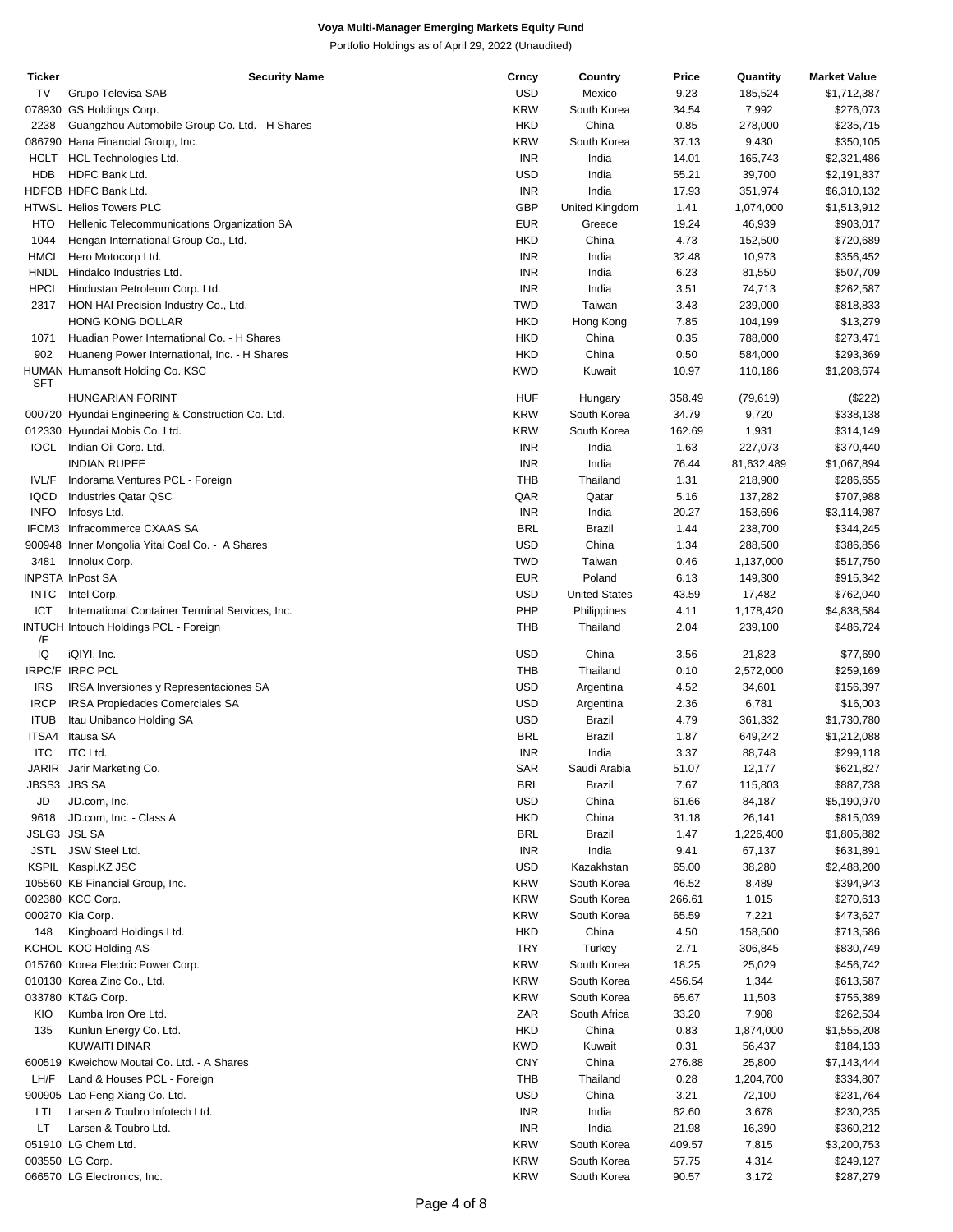| <b>Ticker</b> | <b>Security Name</b>                                 | Crncy      | Country                 | Price   | Quantity  | <b>Market Value</b> |
|---------------|------------------------------------------------------|------------|-------------------------|---------|-----------|---------------------|
|               | 011070 LG Innotek Co. Ltd.                           | <b>KRW</b> | South Korea             | 271.34  | 3,333     | \$904,370           |
|               | 032640 LG Uplus Corp.                                | <b>KRW</b> | South Korea             | 11.05   | 145,741   | \$1,610,029         |
| 2331          | Li Ning Co. Ltd.                                     | <b>HKD</b> | China                   | 7.79    | 58,500    | \$455,959           |
| LHC           | Life Healthcare Group Holdings Ltd.                  | ZAR        | South Africa            | 1.36    | 246,112   | \$335,370           |
|               |                                                      |            |                         |         |           |                     |
| 2301          | Lite-On Technology Corp.                             | <b>TWD</b> | Taiwan                  | 2.19    | 418,000   | \$915,840           |
|               | LWSA3 Locaweb Servicos de Internet SA                | <b>BRL</b> | <b>Brazil</b>           | 1.46    | 489,400   | \$714,705           |
|               | 280360 Lotte Confectionery Co. Ltd.                  | <b>KRW</b> | South Korea             | 98.68   | 1,079     | \$106,472           |
|               | 004990 Lotte Corp.                                   | <b>KRW</b> | South Korea             | 26.98   | 4,963     | \$133,893           |
| LKOD          | Lukoil PJSC                                          | <b>USD</b> | Russia                  | 0.00    | 22,051    | \$0                 |
| LKOH          | <b>Lukoil PJSC</b>                                   | <b>RUB</b> | Russia                  | 0.00    | 3,417     | \$0                 |
|               | MGNT Magnit OJSC                                     | <b>RUB</b> | Russia                  | 0.00    | 1,185     | \$0                 |
|               |                                                      |            |                         |         |           |                     |
| MGNT          | Magnit OJSC                                          | <b>USD</b> | Russia                  | 0.00    | 13,025    | \$0                 |
|               | MAGN Magnitogorsk Iron & Steel Works PJSC            | <b>RUB</b> | Russia                  | 0.00    | 271,070   | \$0                 |
| <b>MER</b>    | Manila Electric Co.                                  | PHP        | Philippines             | 6.73    | 48,420    | \$325,951           |
|               | MRFG3 Marfrig Global Foods SA                        | <b>BRL</b> | Brazil                  | 3.81    | 56,889    | \$216,673           |
|               | MRCO Marico Ltd.                                     | <b>INR</b> | India                   | 6.80    | 56,259    | \$382,379           |
| MSIL          | Maruti Suzuki India Ltd.                             | <b>INR</b> | India                   | 100.16  | 3,515     | \$352,049           |
| 2454          | MediaTek, Inc.                                       | <b>TWD</b> | Taiwan                  | 27.57   | 487,000   | \$13,425,615        |
|               |                                                      | <b>HKD</b> | China                   |         |           |                     |
| 3690          | Meituan Class B                                      |            |                         | 21.43   | 23,100    | \$494,950           |
| <b>MELI</b>   | MercadoLibre, Inc.                                   | <b>USD</b> | Argentina               | 973.63  | 4,255     | \$4,142,796         |
|               | MPHC Mesaieed Petrochemical Holding Co.              | QAR        | Qatar                   | 0.71    | 444,396   | \$314,328           |
|               | GOAU4 Metalurgica Gerdau SA                          | <b>BRL</b> | <b>Brazil</b>           | 2.31    | 140,613   | \$324,801           |
|               | <b>MEXICAN NUEVO PESO</b>                            | <b>MXN</b> | Mexico                  | 20.41   | 2,527,574 | \$123,861           |
| 2377          | Micro-Star International Co., Ltd.                   | <b>TWD</b> | Taiwan                  | 4.04    | 100,000   | \$403,808           |
| MU            | Micron Technology, Inc.                              | <b>USD</b> | <b>United States</b>    | 68.19   | 33,334    | \$2,273,045         |
|               |                                                      | <b>INR</b> |                         |         |           |                     |
|               | MTCL MindTree Ltd.                                   |            | India                   | 45.76   | 4,720     | \$215,984           |
|               | MINI MSCI EMG MKT JUN12                              | <b>USD</b> | <b>Emerging Markets</b> | 1057.40 | 41        | \$2,167,670         |
|               | MPARK MLP Saglik Hizmetleri AS                       | <b>TRY</b> | Turkey                  | 2.13    | 865,930   | \$1,845,922         |
|               | <b>GMKN MMC Norilsk Nickel OJSC</b>                  | <b>RUB</b> | Russia                  | 0.00    | 1,179     | \$0                 |
| ZAIN          | Mobile Telecommunications Co. KSCP                   | <b>KWD</b> | Kuwait                  | 2.22    | 180,921   | \$402,282           |
|               | MTSS Mobile Telesystems OJSC                         | <b>RUB</b> | Russia                  | 0.00    | 91,474    | \$0                 |
|               | MOLT MOL Hungarian Oil & Gas PLC                     | <b>HUF</b> | Hungary                 | 8.48    | 178,608   | \$1,514,439         |
|               |                                                      |            |                         |         |           |                     |
| SAT           | MOUWA Mouwasat Medical Services Co.                  | <b>SAR</b> | Saudi Arabia            | 63.88   | 7,866     | \$502,514           |
|               |                                                      | <b>BRL</b> |                         | 3.65    | 715,000   |                     |
|               | MOVI3 Movida Participacoes SA                        |            | Brazil                  |         |           | \$2,613,305         |
| MPHL          | Mphasis Ltd.                                         | <b>INR</b> | India                   | 36.72   | 17,614    | \$646,802           |
| <b>MRP</b>    | Mr Price Group Ltd.                                  | ZAR        | South Africa            | 13.62   | 20,221    | \$275,392           |
| <b>MTN</b>    | MTN Group Ltd.                                       | ZAR        | South Africa            | 10.61   | 57,245    | \$607,140           |
| <b>MCG</b>    | <b>MultiChoice Group</b>                             | ZAR        | South Africa            | 8.19    | 48,694    | \$398,679           |
|               | MYTIL Mytilineos SA                                  | <b>EUR</b> | Greece                  | 18.52   | 16,823    | \$311,527           |
| 1303          | Nan Ya Plastics Corp.                                | <b>TWD</b> | Taiwan                  | 2.92    | 227,000   | \$663,199           |
| <b>NPN</b>    | Naspers Ltd.                                         | ZAR        | South Africa            | 100.86  | 1,577     | \$159,050           |
|               |                                                      |            |                         |         |           |                     |
| <b>NBK</b>    | National Bank of Kuwait SAKP                         | <b>KWD</b> | Kuwait                  | 3.43    | 89,045    | \$305,188           |
|               | 035420 NAVER Corp.                                   | <b>KRW</b> | South Korea             | 222.76  | 10,500    | \$2,338,970         |
| NEST          | Nestle India Ltd.                                    | <b>INR</b> | India                   | 238.43  | 1,454     | \$346,671           |
| 9999          | NetEase, Inc.                                        | <b>HKD</b> | China                   | 19.16   | 90,250    | \$1,728,764         |
|               | <b>NEW TURKISH LIRA</b>                              | <b>TRY</b> | Turkey                  | 14.85   | 29,960    | \$2,018             |
|               | NMDC NMDC Ltd.                                       | <b>INR</b> | India                   | 2.07    | 178,346   | \$369,989           |
| 3034          |                                                      | <b>TWD</b> | Taiwan                  |         |           |                     |
|               | Novatek Microelectronics Corp., Ltd.                 |            |                         | 13.23   | 64,000    | \$846,628           |
|               | NLMK Novolipetsk Steel PJSC                          | <b>RUB</b> | Russia                  | 0.00    | 83,570    | \$0                 |
|               | NTPC NTPC Ltd.                                       | <b>INR</b> | India                   | 2.03    | 500,756   | \$1,016,388         |
|               | OBER Oberoi Realty Ltd.                              | <b>INR</b> | India                   | 12.46   | 102,000   | \$1,270,701         |
|               | ONGC Oil & Natural Gas Corp., Ltd.                   | <b>INR</b> | India                   | 2.07    | 214,833   | \$445,221           |
| <b>OINL</b>   | Oil India Ltd.                                       | <b>INR</b> | India                   | 2.95    | 157,420   | \$464,835           |
| <b>SNP</b>    | <b>OMV Petrom SA</b>                                 | <b>RON</b> |                         | 0.10    |           | \$546,346           |
|               |                                                      |            | Romania                 |         | 5,369,021 |                     |
| <b>OFSS</b>   | Oracle Financial Services Software Ltd.              | <b>INR</b> | India                   | 46.29   | 6,326     | \$292,858           |
|               | ORBIA* Orbia Advance Corp. SAB de CV                 | <b>MXN</b> | Mexico                  | 2.40    | 184,687   | \$444,013           |
|               | OTPT OTP Bank Nyrt                                   | <b>HUF</b> | Hungary                 | 29.83   | 40,900    | \$1,220,024         |
| PAG           | Page Industries Ltd.                                 | <b>INR</b> | India                   | 592.98  | 516       | \$305,977           |
|               | PAKISTANI RUPEE                                      | <b>PKR</b> | Pakistan                | 185.75  | 374,416   | \$2,016             |
| 4966          | Parade Technologies Ltd.                             | <b>TWD</b> | Taiwan                  | 47.56   | 10,000    | \$475,566           |
| 1339          | Peoples Insurance Co. Group of China Ltd. - H Shares | HKD        | China                   | 0.32    |           | \$269,815           |
|               |                                                      |            |                         |         | 847,000   |                     |
|               | PSYS Persistent Systems Ltd.                         | <b>INR</b> | India                   | 56.05   | 9,238     | \$517,763           |
|               | PETKM Petkim Petrokimya Holding                      | <b>TRY</b> | Turkey                  | 0.64    | 482,806   | \$309,952           |
| 857           | PetroChina Co., Ltd. - H Shares                      | <b>HKD</b> | China                   | 0.47    | 6,986,000 | \$3,316,212         |
|               | PETR4 Petroleo Brasileiro SA                         | <b>BRL</b> | <b>Brazil</b>           | 6.17    | 108,489   | \$669,066           |
| <b>PBR</b>    | Petroleo Brasileiro SA                               | USD        | Brazil                  | 13.57   | 86,443    | \$1,173,032         |
|               | PETR3 Petroleo Brasileiro SA                         | <b>BRL</b> |                         |         | 63,241    | \$430,437           |
|               |                                                      |            | Brazil                  | 6.81    |           |                     |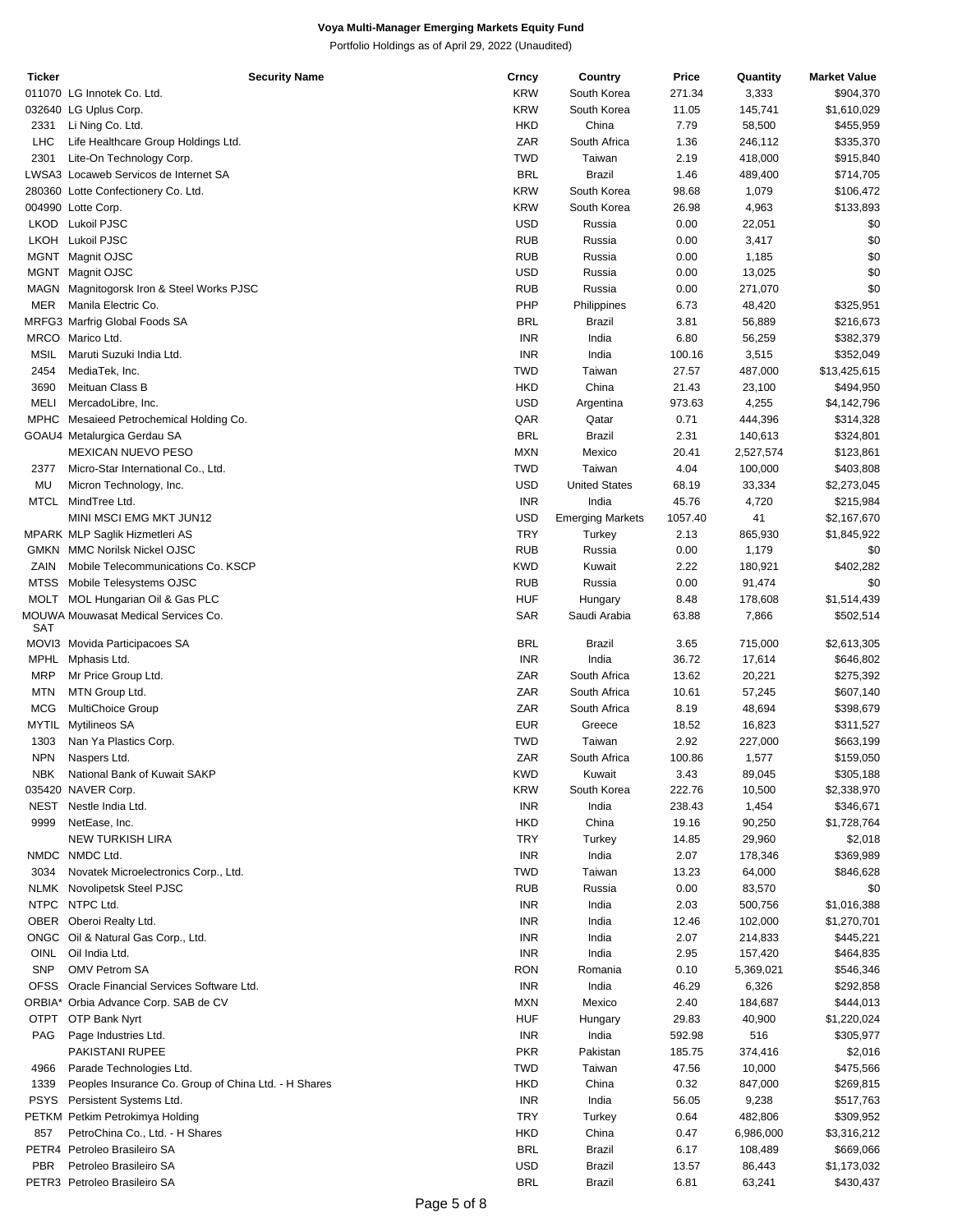| <b>Ticker</b>      | <b>Security Name</b>                                      | Crncy      | Country        | Price   | Quantity   | <b>Market Value</b> |
|--------------------|-----------------------------------------------------------|------------|----------------|---------|------------|---------------------|
|                    | PCHEM Petronas Chemicals Group Bhd                        | <b>MYR</b> | Malaysia       | 2.35    | 380,900    | \$894,177           |
| <b>PTG</b>         | Petronas Gas BHD                                          | <b>MYR</b> | Malaysia       | 3.90    | 82,500     | \$321,371           |
| <b>PLNG</b>        | Petronet LNG Ltd.                                         | INR        | India          | 2.65    | 113,640    | \$301,221           |
| 3759               | Pharmaron Beijing Co. Ltd. - H Shares                     | <b>HKD</b> | China          | 12.56   | 168,600    | \$2,118,030         |
|                    | PHNX Phoenix Mills Ltd.                                   | <b>INR</b> | India          | 14.11   | 97,465     | \$1,375,579         |
|                    | PHOR PhosAgro PJSC                                        |            |                |         |            |                     |
|                    |                                                           | <b>RUB</b> | Russia         | 0.00    | 4,078      | \$0                 |
| 2328               | PICC Property & Casualty Co., Ltd. - H Shares             | <b>HKD</b> | China          | 1.02    | 612,000    | \$625,965           |
| PIDI               | Pidilite Industries Ltd.                                  | INR        | India          | 31.61   | 8,928      | \$282,213           |
|                    | 000001 Ping An Bank Co. Ltd. - A Shares                   | <b>CNY</b> | China          | 2.31    | 880,871    | \$2,036,294         |
| 2318               | Ping An Insurance Group Co. of China Ltd. - H Shares      | <b>HKD</b> | China          | 6.32    | 143,500    | \$907,023           |
| TEL                | PLDT, Inc.                                                | PHP        | Philippines    | 35.58   | 19,835     | \$705,775           |
|                    | POLISH ZLOTY                                              | <b>PLN</b> | Poland         | 4.43    | 250        | \$56                |
|                    | 005490 POSCO Holdings, Inc.                               | <b>KRW</b> | South Korea    | 228.33  | 5,465      | \$1,247,806         |
|                    | POUND STERLING                                            | GBP        | United Kingdom | 0.80    | 6          | \$7                 |
|                    |                                                           |            |                |         |            |                     |
|                    | PWGR Power Grid Corp. of India Ltd.                       | <b>INR</b> | India          | 2.96    | 247,307    | \$732,859           |
| 6239               | Powertech Technology, Inc.                                | <b>TWD</b> | Taiwan         | 3.14    | 137,000    | \$430,464           |
| 5904               | Poya International Co. Ltd.                               | <b>TWD</b> | Taiwan         | 10.63   | 122,407    | \$1,301,545         |
|                    | PMAH Press Metal Aluminium Holdings Bhd                   | <b>MYR</b> | Malaysia       | 1.37    | 175,600    | \$240,733           |
|                    | FIBRAP Prologis Property Mexico SA de CV                  | <b>MXN</b> | Mexico         | 2.69    | 208,007    | \$558,586           |
| L                  |                                                           |            |                |         |            |                     |
|                    | PINFRA Promotora y Operadora de Infraestructura SAB de CV | <b>MXN</b> | Mexico         | 7.33    | 32,045     | \$234,749           |
|                    | PRXA Prosus NV                                            | <b>EUR</b> | Netherlands    | 48.23   | 84,997     | \$4,099,301         |
| <b>PSG</b>         | PSG Group Ltd.                                            | ZAR        | South Africa   | 6.04    | 62,305     | \$376,454           |
|                    | PTTEP/ PTT Exploration & Production PCL - Foreign         | <b>THB</b> | Thailand       | 4.38    | 118,300    |                     |
| F                  |                                                           |            |                |         |            | \$517,611           |
|                    | PTTGC PTT Global Chemical PCL                             | <b>THB</b> | Thailand       | 1.45    | 188,800    | \$273,725           |
|                    | PTT/F PTT PCL - Foreign                                   | <b>THB</b> | Thailand       | 1.09    | 700,500    | \$761,322           |
|                    | QAMC Qatar Aluminum Manufacturing Co.                     | QAR        | Qatar          | 0.66    | 409,008    | \$269,546           |
|                    | QFLS Qatar Fuel QSC                                       | QAR        | Qatar          | 5.03    | 118,906    | \$598,489           |
|                    | 300001 Qingdao TGOOD Electric Co. Ltd. - A Shares         | <b>CNY</b> | China          | 2.08    | 186,884    | \$389,486           |
| $\mathsf{Q}^\star$ |                                                           | <b>MXN</b> | Mexico         | 5.39    |            |                     |
|                    | Qualitas Controladora SAB de CV                           |            |                |         | 234,100    | \$1,261,902         |
| 2382               | Quanta Computer, Inc.                                     | <b>TWD</b> | Taiwan         | 2.82    | 351,000    | \$988,594           |
| RAIZ4              | Raizen SA                                                 | <b>BRL</b> | <b>Brazil</b>  | 1.38    | 1,167,000  | \$1,612,195         |
| RMI                | Rand Merchant Investment Holdings Ltd.                    | ZAR        | South Africa   | 1.71    | 95,035     | \$162,539           |
| 2379               | Realtek Semiconductor Corp.                               | <b>TWD</b> | Taiwan         | 13.57   | 48,000     | \$651,337           |
|                    | RDOR3 Rede D'Or Sao Luiz SA                               | <b>BRL</b> | <b>Brazil</b>  | 7.47    | 191,300    | \$1,429,734         |
| RA                 | Regional SAB de CV                                        | <b>MXN</b> | Mexico         | 6.04    | 440,000    | \$2,655,762         |
| RNI                | <b>Reinet Investments SCA</b>                             | ZAR        | South Africa   | 20.33   | 54,882     | \$1,115,537         |
| RIL                | Reliance Industries Ltd.                                  | <b>INR</b> | India          | 36.23   | 647,738    | \$23,469,139        |
|                    |                                                           |            |                |         |            |                     |
| REM                | Remgro Ltd.                                               | ZAR        | South Africa   | 9.02    | 30,571     | \$275,676           |
| <b>RNW</b>         | ReNew Energy Global PLC                                   | <b>USD</b> | India          | 7.98    | 57,000     | \$454,860           |
|                    | REPUBLIC OF KOREA WON                                     | <b>KRW</b> | South Korea    | 1256.00 | 61,645,223 | \$49,081            |
|                    | RICHTT Richter Gedeon Nyrt                                | <b>HUF</b> | Hungary        | 19.95   | 18,808     | \$375,259           |
| <b>RIO</b>         | Rio Tinto PLC                                             | <b>USD</b> | United Kingdom | 71.12   | 23,677     | \$1,683,908         |
|                    | ROMANIAN LEU                                              | <b>RON</b> | Romania        | 4.69    | 1,113,042  | \$237,345           |
|                    | ROSN Rosneft Oil Co. PJSC                                 | <b>USD</b> | Russia         | 0.00    | 453,015    | \$0                 |
| 9945               | Ruentex Development Co. Ltd.                              | <b>TWD</b> | Taiwan         | 2.62    | 146,000    | \$382,122           |
|                    | RAIL3 Rumo SA                                             | <b>BRL</b> | Brazil         | 3.35    | 49,824     | \$166,989           |
|                    |                                                           |            |                |         |            |                     |
|                    | SAFCO SABIC Agri-Nutrients Co.                            | SAR        | Saudi Arabia   | 43.08   | 25,197     | \$1,085,451         |
|                    | 009150 Samsung Electro-Mechanics Co. Ltd.                 | <b>KRW</b> | South Korea    | 129.44  | 2,940      | \$380,540           |
|                    | 005930 Samsung Electronics Co., Ltd.                      | <b>KRW</b> | South Korea    | 53.29   | 218,047    | \$11,620,505        |
|                    | 005935 Samsung Electronics Co., Ltd.                      | <b>KRW</b> | South Korea    | 46.88   | 94,640     | \$4,437,067         |
|                    | 032830 Samsung Life Insurance Co. Ltd.                    | <b>KRW</b> | South Korea    | 51.41   | 12,039     | \$618,896           |
|                    | SECO Saudi Electricity Co.                                | SAR        | Saudi Arabia   | 7.17    | 37,204     | \$266,614           |
|                    | SAUDI RIYAL                                               | SAR        | Saudi Arabia   | 3.75    | 84,096     | \$22,421            |
| <b>STC</b>         | Saudi Telecom Co.                                         | SAR        | Saudi Arabia   | 30.75   | 12,086     | \$371,651           |
|                    |                                                           |            |                |         |            |                     |
| SBER               | Sberbank of Russia PJSC                                   | <b>RUB</b> | Russia         | 0.00    | 70,760     | \$0                 |
| SBER               | Sberbank PAO                                              | <b>USD</b> | Russia         | 0.00    | 251,395    | \$0                 |
|                    | ASAI3 Sendas Distribuidora SA                             | <b>BRL</b> | Brazil         | 3.10    | 100,012    | \$309,911           |
|                    | CHMF Severstal PAO                                        | <b>RUB</b> | Russia         | 0.00    | 16,184     | \$0                 |
|                    | 002810 Shandong Head Co. Ltd. - A Shares                  | <b>CNY</b> | China          | 6.60    | 141,199    | \$932,316           |
|                    | 600845 Shanghai Baosight Software Co. Ltd. - A Shares     | <b>CNY</b> | China          | 7.16    | 298,135    | \$2,136,122         |
|                    | 900926 Shanghai Baosight Software Co., Ltd. - Class B     | <b>USD</b> | China          | 3.67    | 101,300    | \$371,684           |
|                    | 300124 Shenzhen Inovance Technology Co. Ltd. - A Shares   | <b>CNY</b> | China          | 8.67    | 128,926    | \$1,117,405         |
|                    |                                                           | <b>HKD</b> | China          |         |            |                     |
| 2313               | Shenzhou International Group Holdings Ltd.                |            |                | 13.57   | 60,900     | \$826,350           |
|                    | 055550 Shinhan Financial Group Co., Ltd.                  | <b>KRW</b> | South Korea    | 33.22   | 12,578     | \$417,899           |
| SHP                | Shoprite Holdings Ltd.                                    | ZAR        | South Africa   | 14.44   | 79,145     | \$1,143,173         |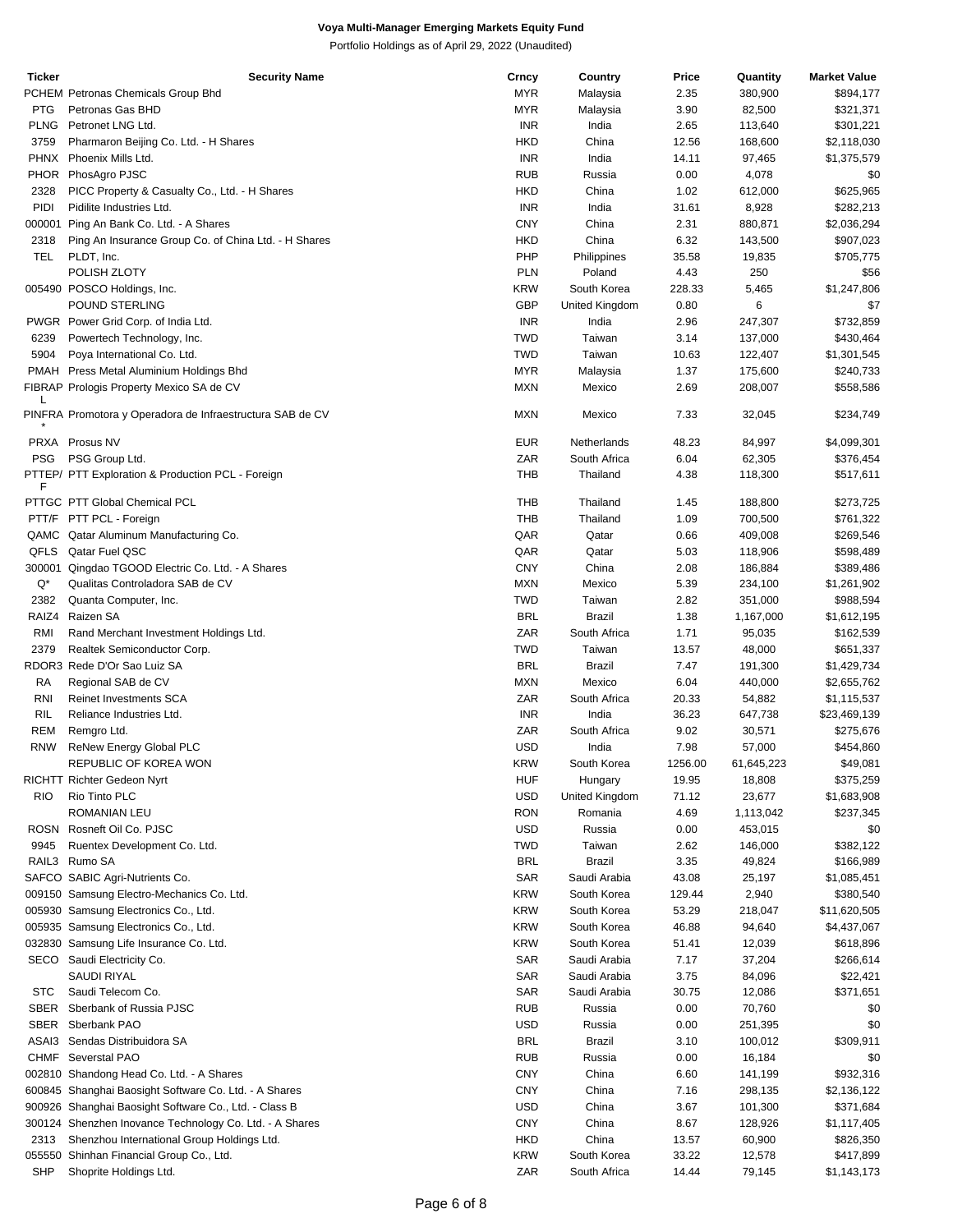| Ticker       | <b>Security Name</b>                                        | Crncy      | Country              | Price  | Quantity  | <b>Market Value</b> |
|--------------|-------------------------------------------------------------|------------|----------------------|--------|-----------|---------------------|
| 639          | Shougang Fushan Resources Group Ltd.                        | <b>HKD</b> | China                | 0.37   | 914,000   | \$341,535           |
| SCC/F        | Siam Cement PCL - Foreign                                   | <b>THB</b> | Thailand             | 10.75  | 76,300    | \$820,069           |
| <b>SIME</b>  | Sime Darby Bhd                                              | <b>MYR</b> | Malaysia             | 0.53   | 1,006,200 | \$537,828           |
| SDPL         | Sime Darby Plantation Bhd                                   | <b>MYR</b> | Malaysia             | 1.20   | 231,900   | \$278,226           |
|              | SINGAPORE DOLLAR                                            | SGD        |                      | 1.38   | 653       | \$472               |
|              |                                                             |            | Singapore            |        |           |                     |
|              | 000660 SK Hynix, Inc.                                       | <b>KRW</b> | South Korea          | 87.63  | 114,312   | \$10,016,946        |
|              | 402340 SK Square Co. Ltd.                                   | <b>KRW</b> | South Korea          | 41.30  | 77,485    | \$3,200,504         |
| SKM          | SK Telecom Co. Ltd.                                         | <b>USD</b> | South Korea          | 25.02  | 58,387    | \$1,460,843         |
|              | 017670 SK Telecom Co., Ltd.                                 | <b>KRW</b> | South Korea          | 45.11  | 72,456    | \$3,268,359         |
| SQM          | Sociedad Quimica y Minera de Chile SA                       | <b>USD</b> | Chile                | 73.80  | 31,958    | \$2,358,500         |
| SOHU         | Sohu.com Ltd.                                               | <b>USD</b> | China                | 15.48  | 37,952    | \$587,497           |
|              | SOKM Sok Marketler Ticaret AS                               | <b>TRY</b> | Turkey               | 0.88   | 1,006,810 | \$881,319           |
|              |                                                             |            |                      |        |           |                     |
|              | SOUTH AFRICAN RAND                                          | ZAR        | South Africa         | 15.79  | 402,901   | \$25,512            |
| SPP          | Spar Group Ltd.                                             | ZAR        | South Africa         | 10.48  | 30,445    | \$318,995           |
| <b>SRF</b>   | SRF Ltd.                                                    | <b>INR</b> | India                | 32.52  | 11,529    | \$374,952           |
| <b>SUNP</b>  | Sun Pharmaceutical Industries Ltd.                          | <b>INR</b> | India                | 12.09  | 45,182    | \$546,159           |
|              | 300274 Sungrow Power Supply Co. Ltd. - A Shares             | <b>CNY</b> | China                | 9.46   | 113,927   | \$1,077,690         |
|              | SNGSP Surgutneftegas                                        | <b>USD</b> | Russia               | 0.00   | 324,722   | \$0                 |
|              | SNGSP Surgutneftegas PJSC                                   | <b>RUB</b> | Russia               | 0.00   | 539,032   | \$0                 |
|              |                                                             | <b>TWD</b> |                      |        |           |                     |
| 2347         | Synnex Technology International Corp.                       |            | Taiwan               | 2.60   | 95,000    | \$247,256           |
| 1101         | Taiwan Cement Corp.                                         | <b>TWD</b> | Taiwan               | 1.55   | 414,679   | \$643,737           |
|              | <b>TAIWAN DOLLAR</b>                                        | <b>TWD</b> | Taiwan               | 29.48  | 318,437   | \$10,803            |
| 1722         | Taiwan Fertilizer Co., Ltd.                                 | <b>TWD</b> | Taiwan               | 2.52   | 119,000   | \$299,534           |
| 3045         | Taiwan Mobile Co., Ltd.                                     | <b>TWD</b> | Taiwan               | 3.67   | 96,000    | \$352,693           |
| 2330         | Taiwan Semiconductor Manufacturing Co., Ltd.                | <b>TWD</b> | Taiwan               | 18.08  | 1,454,000 | \$26,292,186        |
| <b>TCS</b>   | Tata Consultancy Services Ltd.                              | <b>INR</b> | India                | 46.09  | 61,173    | \$2,819,362         |
| <b>TATAC</b> | Tata Consumer Products Ltd.                                 |            |                      |        |           |                     |
| ONS          |                                                             | <b>INR</b> | India                | 10.72  | 111,365   | \$1,193,276         |
|              | Tata Elxsi Ltd.                                             | <b>INR</b> |                      |        |           |                     |
| TELX         |                                                             |            | India                | 100.16 | 3,424     | \$342,938           |
|              | TPWR Tata Power Co. Ltd.                                    | <b>INR</b> | India                | 3.13   | 135,470   | \$424,456           |
| TATA         | Tata Steel Ltd.                                             | <b>INR</b> | India                | 16.42  | 108,559   | \$1,782,447         |
| <b>TATN</b>  | <b>Tatneft PJSC</b>                                         | <b>RUB</b> | Russia               | 0.00   | 34,543    | \$0                 |
|              | TECHM Tech Mahindra Ltd.                                    | <b>INR</b> | India                | 16.33  | 79,211    | \$1,293,685         |
| VIVT3        | Telefonica Brasil SA                                        | <b>BRL</b> | Brazil               | 10.62  | 50,201    | \$532,985           |
| <b>VIV</b>   | <b>Telefonica Brasil SA</b>                                 | <b>USD</b> | <b>Brazil</b>        | 10.60  | 80,595    | \$854,307           |
| TLKM         | Telkom Indonesia Persero Tbk PT                             | <b>IDR</b> | Indonesia            | 0.32   |           |                     |
|              |                                                             |            |                      |        | 3,503,300 | \$1,116,455         |
| <b>TNB</b>   | Tenaga Nasional BHD                                         | <b>MYR</b> | Malaysia             | 2.08   | 267,000   | \$554,423           |
| 700          | Tencent Holdings Ltd.                                       | <b>HKD</b> | China                | 47.12  | 221,200   | \$10,424,025        |
|              | <b>THAILAND BAHT</b>                                        | <b>THB</b> | Thailand             | 34.25  | (21, 240) | (\$620)             |
|              | TIMS3 TIM SA/Brazil                                         | <b>BRL</b> | <b>Brazil</b>        | 2.74   | 342,804   | \$938,838           |
| 322          | Tingyi Cayman Islands Holding Corp.                         | HKD        | China                | 1.83   | 414,000   | \$755,617           |
|              | TTAN Titan Co., Ltd.                                        | <b>INR</b> | India                | 31.91  | 9,194     | \$293,367           |
|              | TOASO Tofas Turk Otomobil Fabrikasi AS                      |            |                      |        |           |                     |
|              |                                                             | TRY        | Turkey               | 5.30   | 132,000   | \$699,194           |
| 6110         | Topsports International Holdings Ltd. - H Shares            | HKD        | China                | 0.76   | 1,018,000 | \$778,618           |
| <b>TCP</b>   | Transaction Capital Ltd.                                    | ZAR        | South Africa         | 3.20   | 760,204   | \$2,431,401         |
|              | TAEE11 Transmissora Alianca de Energia Eletrica SA          | <b>BRL</b> | Brazil               | 8.96   | 50,273    | \$450,367           |
|              | TRNFP Transneft PJSC                                        | <b>USD</b> | Russia               | 0.00   | 378       | \$0                 |
|              | <b>TRNFP Transneft PJSC</b>                                 | <b>RUB</b> | Russia               | 0.00   | 217       | \$0                 |
| <b>TCOM</b>  | Trip.com Group Ltd.                                         | <b>USD</b> | China                | 23.65  | 23,689    | \$560,245           |
| TRU          | Truworths International Ltd.                                | ZAR        | South Africa         | 3.56   | 83,374    | \$296,910           |
|              |                                                             |            |                      |        |           |                     |
| 168          | Tsingtao Brewery Co., Ltd. - H Shares                       | <b>HKD</b> | China                | 8.10   | 206,000   | \$1,667,810         |
|              | THYAO Turk Hava Yollari                                     | <b>TRY</b> | Turkey               | 2.78   | 204,349   | \$567,841           |
|              | <b>TCELL Turkcell Iletisim Hizmet AS</b>                    | <b>TRY</b> | Turkey               | 1.46   | 529,692   | \$771,979           |
| TKC          | <b>Turkcell Iletisim Hizmet AS</b>                          | <b>USD</b> | Turkey               | 3.49   | 96,864    | \$338,055           |
|              | TUPRS Turkiye Petrol Rafinerileri AS                        | <b>TRY</b> | Turkey               | 15.77  | 42,361    | \$668,156           |
|              | U.A.E. DIRHAM                                               | AED        | United Arab Emirates | 3.67   | 2,539,052 | \$691,265           |
|              | <b>UEMS</b> UEM Sunrise Bhd                                 | <b>MYR</b> |                      |        |           |                     |
|              |                                                             |            | Malaysia             | 0.08   | 399,787   | \$30,990            |
|              | UTCEM Ultratech Cement Ltd.                                 | <b>INR</b> | India                | 86.12  | 3,279     | \$282,399           |
| 220          | Uni-President China Holdings Ltd.                           | <b>HKD</b> | China                | 0.88   | 934,600   | \$818,992           |
| 1216         | Uni-President Enterprises Corp.                             | <b>TWD</b> | Taiwan               | 2.31   | 150,000   | \$347,043           |
| 3037         | Unimicron Technology Corp.                                  | <b>TWD</b> | Taiwan               | 7.01   | 54,000    | \$378,763           |
| 2303         | United Microelectronics Corp.                               | <b>TWD</b> | Taiwan               | 1.59   | 930,000   | \$1,477,388         |
|              | UNTR United Tractors Tbk PT                                 | <b>IDR</b> | Indonesia            | 2.09   | 322,800   | \$674,124           |
|              | UPLL UPL Ltd.                                               | <b>INR</b> | India                | 10.68  | 50,729    | \$541,635           |
|              |                                                             |            |                      |        |           |                     |
|              | VALE Vale SA                                                | <b>USD</b> | Brazil               | 16.89  | 148,464   | \$2,507,557         |
|              | VALE3 Vale SA                                               | <b>BRL</b> | Brazil               | 17.00  | 41,495    | \$705,355           |
|              | VAMO3 Vamos Locacao de Caminhoes Maquinas e Equipamentos SA | <b>BRL</b> | Brazil               | 2.78   | 1,356,000 | \$3,763,048         |
|              | 5347 Vanguard International Semiconductor Corp.             | <b>TWD</b> | Taiwan               | 3.52   | 137,000   | \$482,040           |